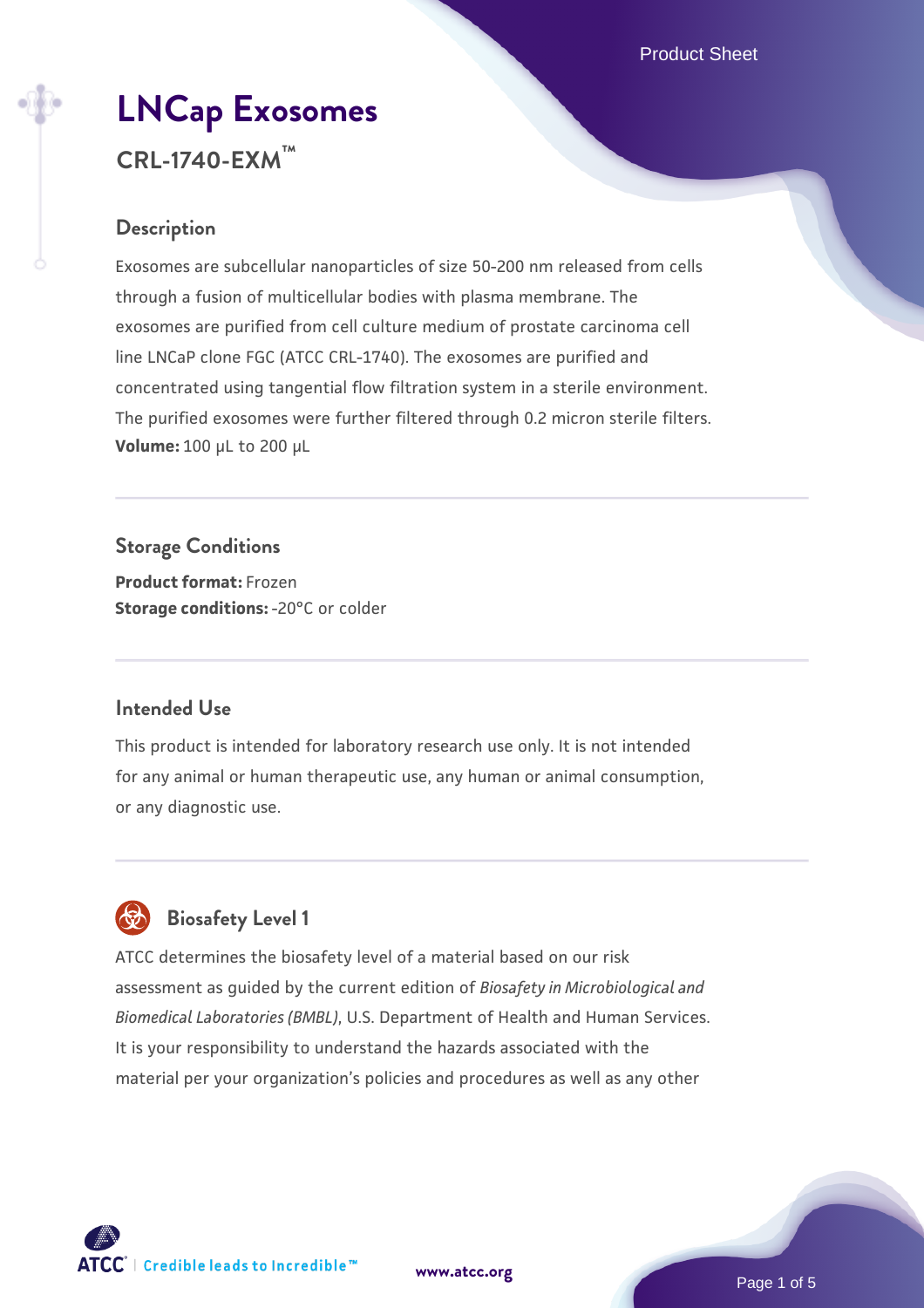### **[LNCap Exosomes](https://www.atcc.org/products/crl-1740-exm)** Product Sheet **CRL-1740-EXM**

applicable regulations as enforced by your local or national agencies.

# **Certificate of Analysis**

For batch-specific test results, refer to the applicable certificate of analysis that can be found at www.atcc.org.

# **Handling Procedures**

#### **Preparation of Exosomes:**

- **1.** Thaw in ice.
- **2.** Mix by pipetting up and down.
- **3.** Create multiple aliquots for use and avoid freeze thaw.

## **Material Citation**

If use of this material results in a scientific publication, please cite the material in the following manner: LNCap Exosomes (ATCC CRL-1740-EXM)

#### **References**

References and other information relating to this material are available at www.atcc.org.

#### **Warranty**

The product is provided 'AS IS' and the viability of ATCC® products is

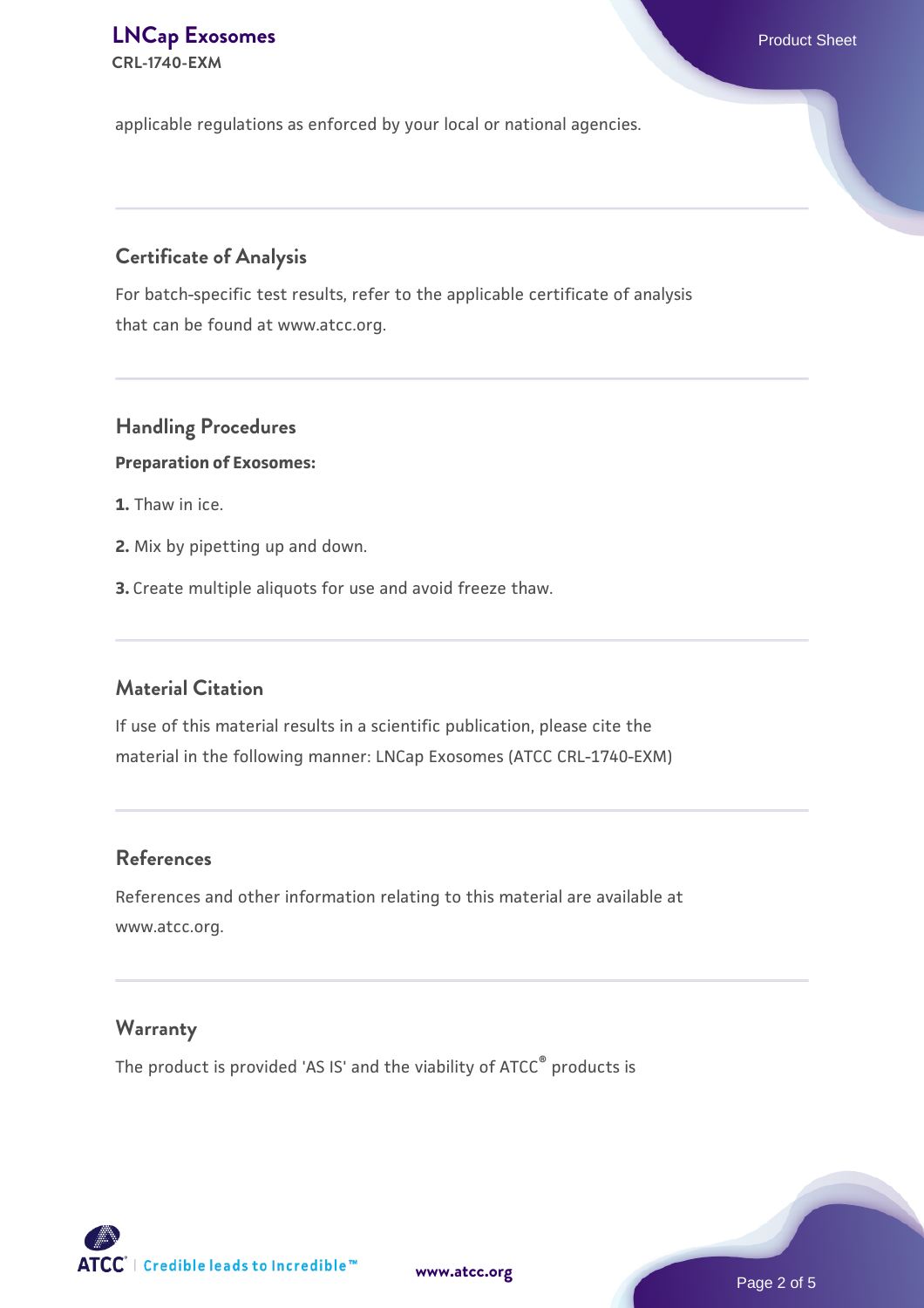warranted for 30 days from the date of shipment, provided that the customer has stored and handled the product according to the information included on the product information sheet, website, and Certificate of Analysis. For living cultures, ATCC lists the media formulation and reagents that have been found to be effective for the product. While other unspecified media and reagents may also produce satisfactory results, a change in the ATCC and/or depositor-recommended protocols may affect the recovery, growth, and/or function of the product. If an alternative medium formulation or reagent is used, the ATCC warranty for viability is no longer valid. Except as expressly set forth herein, no other warranties of any kind are provided, express or implied, including, but not limited to, any implied warranties of merchantability, fitness for a particular purpose, manufacture according to cGMP standards, typicality, safety, accuracy, and/or noninfringement.

#### **Disclaimers**

This product is intended for laboratory research use only. It is not intended for any animal or human therapeutic use, any human or animal consumption, or any diagnostic use. Any proposed commercial use is prohibited without a license from ATCC.

While ATCC uses reasonable efforts to include accurate and up-to-date information on this product sheet, ATCC makes no warranties or representations as to its accuracy. Citations from scientific literature and patents are provided for informational purposes only. ATCC does not warrant that such information has been confirmed to be accurate or complete and the customer bears the sole responsibility of confirming the accuracy and completeness of any such information.

This product is sent on the condition that the customer is responsible for and assumes all risk and responsibility in connection with the receipt, handling, storage, disposal, and use of the ATCC product including without limitation taking all appropriate safety and handling precautions to minimize health or



**[www.atcc.org](http://www.atcc.org)**

Page 3 of 5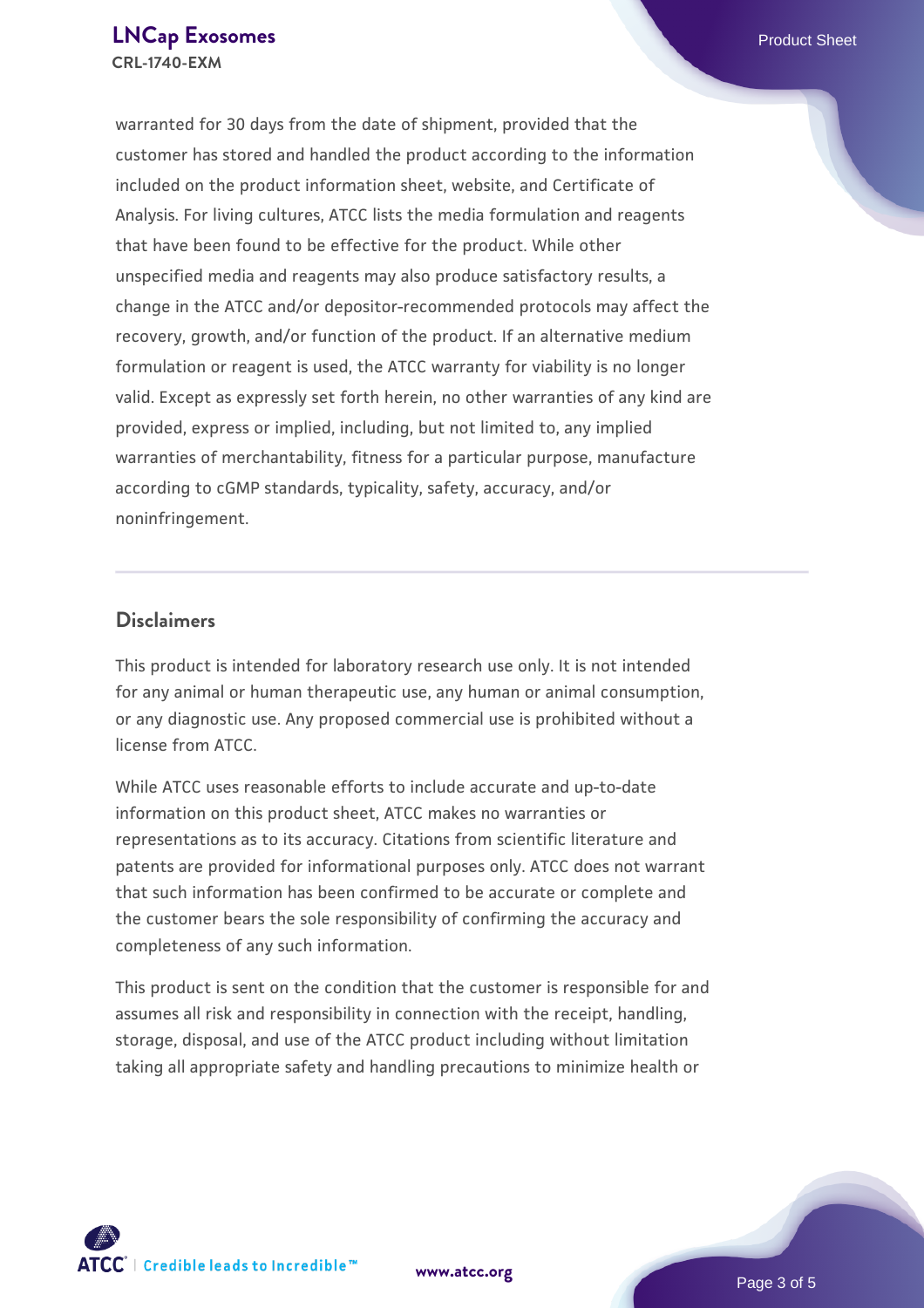environmental risk. As a condition of receiving the material, the customer agrees that any activity undertaken with the ATCC product and any progeny or modifications will be conducted in compliance with all applicable laws, regulations, and guidelines. This product is provided 'AS IS' with no representations or warranties whatsoever except as expressly set forth herein and in no event shall ATCC, its parents, subsidiaries, directors, officers, agents, employees, assigns, successors, and affiliates be liable for indirect, special, incidental, or consequential damages of any kind in connection with or arising out of the customer's use of the product. While reasonable effort is made to ensure authenticity and reliability of materials on deposit, ATCC is not liable for damages arising from the misidentification or misrepresentation of such materials.

Please see the material transfer agreement (MTA) for further details regarding the use of this product. The MTA is available at www.atcc.org.

# **Copyright and Trademark Information**

© ATCC 2021. All rights reserved. ATCC is a registered trademark of the American Type Culture Collection.

## **Revision**

This information on this document was last updated on 2021-05-19

## **Contact Information**

ATCC 10801 University Boulevard Manassas, VA 20110-2209 **IISA** US telephone: 800-638-6597